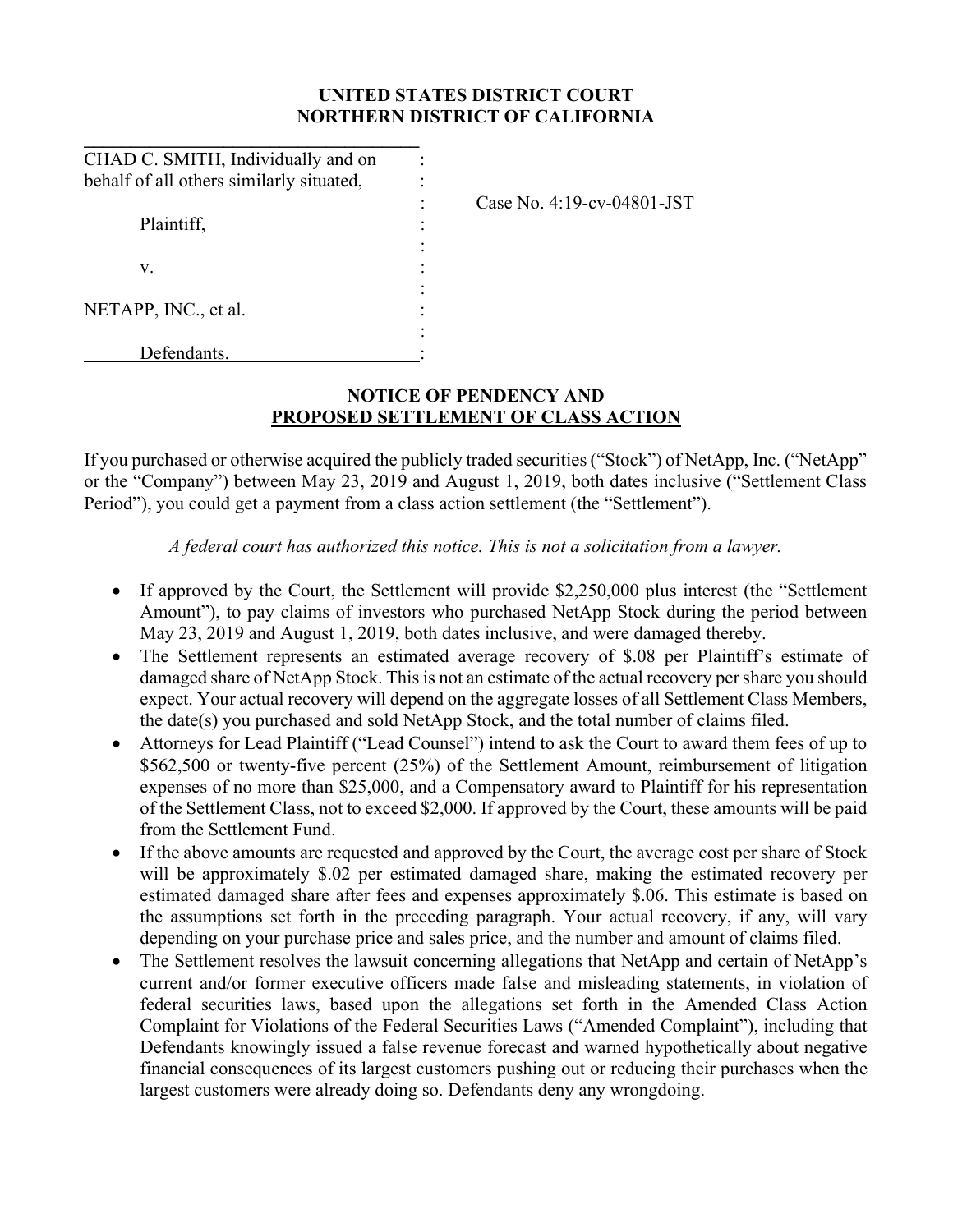Your legal rights will be affected whether you act or do not act. If you do not act, you may permanently forfeit your right to recover on this claim. Therefore, you should read this notice carefully.

| <b>SUBMIT A CLAIM FORM NO</b><br><b>LATER THAN</b><br><b>AUGUST 2, 2022</b>                                    | The only way to get a payment.                                                                                                                            |
|----------------------------------------------------------------------------------------------------------------|-----------------------------------------------------------------------------------------------------------------------------------------------------------|
| <b>EXCLUDE YOURSELF NO</b><br><b>LATER THAN</b><br><b>AUGUST 11, 2022</b>                                      | Get no payment. This is the only option that allows<br>you to be part of any other lawsuit against the<br>Defendants about the legal claims in this case. |
| <b>OBJECT NO LATER THAN</b><br><b>AUGUST 11, 2022</b>                                                          | Write to the Court about why you do not like the<br>settlement.                                                                                           |
| <b>ATTEND A ZOOM HEARING</b><br><b>ON SEPTEMBER 1, 2022</b><br>https://cand.uscourts.gov/tigar-<br>jon-s-jst/. | You may ask to speak in Court about the fairness of<br>the Settlement.                                                                                    |
| <b>DO NOTHING</b>                                                                                              | Get no payment. Give up rights.                                                                                                                           |

#### YOUR LEGAL RIGHTS AND OPTIONS IN THIS SETTLEMENT

## INQUIRIES

Please do not contact the Court regarding this notice. All inquiries concerning this Notice, the Proof of Claim form, or any other questions by Class Members should be directed to:

| NetApp Inc. Securities Litigation<br>c/o Strategic Claims Services<br>P.O. Box 230<br>600 N. Jackson Street, Suite 205<br>Media, PA 19063<br>Tel.: 866-274-4004<br>Fax: 610-565-7985<br>info@strategies claims.net | or | Jacob A. Goldberg, Esq.<br>THE ROSEN LAW FIRM, P.A.<br>101 Greenwood Avenue, Suite 440<br>Jenkintown, PA 19046<br>Tel.: 215-600-2817<br>Fax: 212-202-3827<br>igoldberg@rosenlegal.com |
|--------------------------------------------------------------------------------------------------------------------------------------------------------------------------------------------------------------------|----|---------------------------------------------------------------------------------------------------------------------------------------------------------------------------------------|
|--------------------------------------------------------------------------------------------------------------------------------------------------------------------------------------------------------------------|----|---------------------------------------------------------------------------------------------------------------------------------------------------------------------------------------|

## DEFINITIONS

All capitalized terms not otherwise defined herein shall have the same meanings as set forth in the Stipulation of Settlement, dated September 21, 2021 (the "Stipulation").

# COMMON QUESTIONS AND ANSWERS CONCERNING THE SETTLEMENT

## 1. Why did I get this Notice?

You or someone in your family may have acquired NetApp Stock during the Settlement Class Period.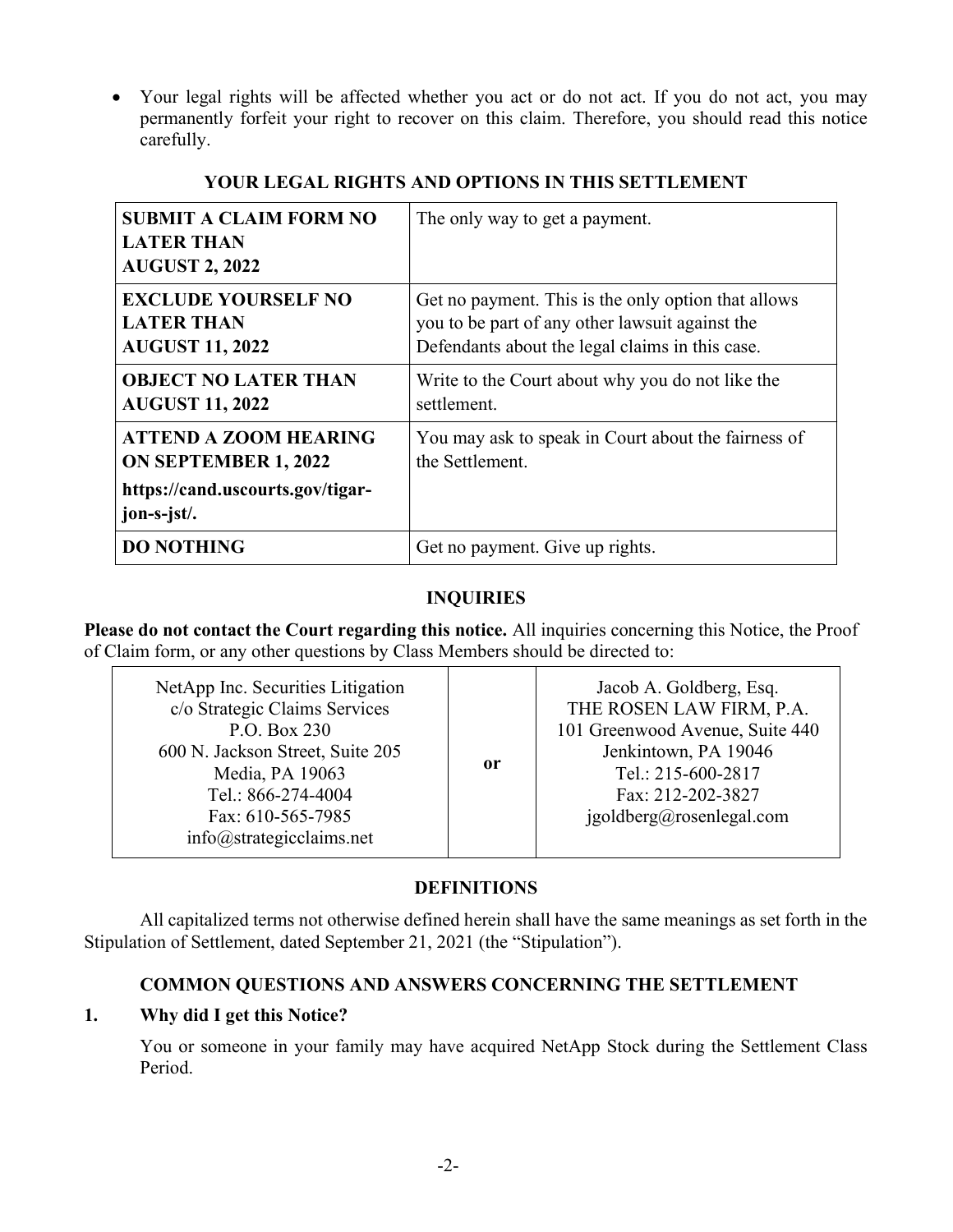### 2. What is this lawsuit about?

The case is known as Smith v. NetApp, Inc., et al., Case No. 4:19-cv-04801-JST (the "Action"), and the court in charge of the case is the United States District Court for the Northern District of California (the "Court").

The Action involves allegations that Defendants violated the federal securities laws because the Company allegedly made false and misleading statements to the investing public as set out in the Amended Complaint, including that Defendants knowingly issued a false revenue forecast and warned hypothetically about negative financial consequences of its largest customers pushing out or reducing their purchases when the largest customers were already doing so. Defendants deny any wrongdoing. The Settlement resolves all of the claims in the Action against Defendants.

### 3. Why is this a class action?

In a class action, one or more persons and/or entities, called plaintiffs, sue on behalf of all persons and/or entities who have similar claims. All of these persons and/or entities are referred to collectively as a class, and these individual persons and/or entities are known as class members. One court resolves all of the issues for all class members, except for those class members who validly exclude themselves from the class.

### 4. Why is there a Settlement?

Lead Plaintiff and Defendants do not agree regarding the merits of Lead Plaintiff's allegations with respect to liability or the average amount of damages per share that would be recoverable if Lead Plaintiff was to prevail at trial on each claim. The issues on which the Lead Plaintiff and Defendants disagree include: (1) whether Defendants made materially false and misleading statements; (2) whether Defendants made these statements with the intent to defraud the investing public; (3) whether the statements were the cause of the Settlement Class Members' alleged damages; and (4) the amount of damages, if any, suffered by the Settlement Class Members. This matter has not gone to trial and the Court has not decided in favor of either Lead Plaintiff or Defendants. Instead, Lead Plaintiff and Defendants have agreed to settle the Action. The Lead Plaintiff and Lead Counsel believe the settlement is best for all Settlement Class Members because of the risks associated with continued litigation and the nature of the defenses raised by Defendants. Even if Lead Plaintiff were to win at trial, and also withstood Defendants' inevitable challenge on appeal, Lead Plaintiff might not be able to collect some, or all, of the judgment.

## 5. How do I know if I am part of the Settlement?

To be a Settlement Class Member, you must have purchased NetApp Stock during the period between May 23, 2019 and August 1, 2019, both dates inclusive.

#### 6. Are there exceptions to being included?

Yes. Excluded from the Settlement Class are (i) persons who suffered no compensable losses; (ii) persons who validly exclude themselves from the Settlement Class, as described below; (iii) Defendants, the officers and directors of NetApp, members of the Individual Defendants' immediate families and their legal representatives, heirs, successors, or assigns and any entity in which the Individual Defendants have or had a controlling interest.

## 7. I am still not sure whether I am included.

If you are still not sure whether you are included, you can ask for free help. For more information, you can contact the Claims Administrator, Strategic Claims Services, by phone at (866) 274-4004 or by facsimile at (610) 565-7985, visit the website www.strategicclaims.net/NetApp/, or fill out and return the Proof of Claim described in Question 9, to see if you qualify.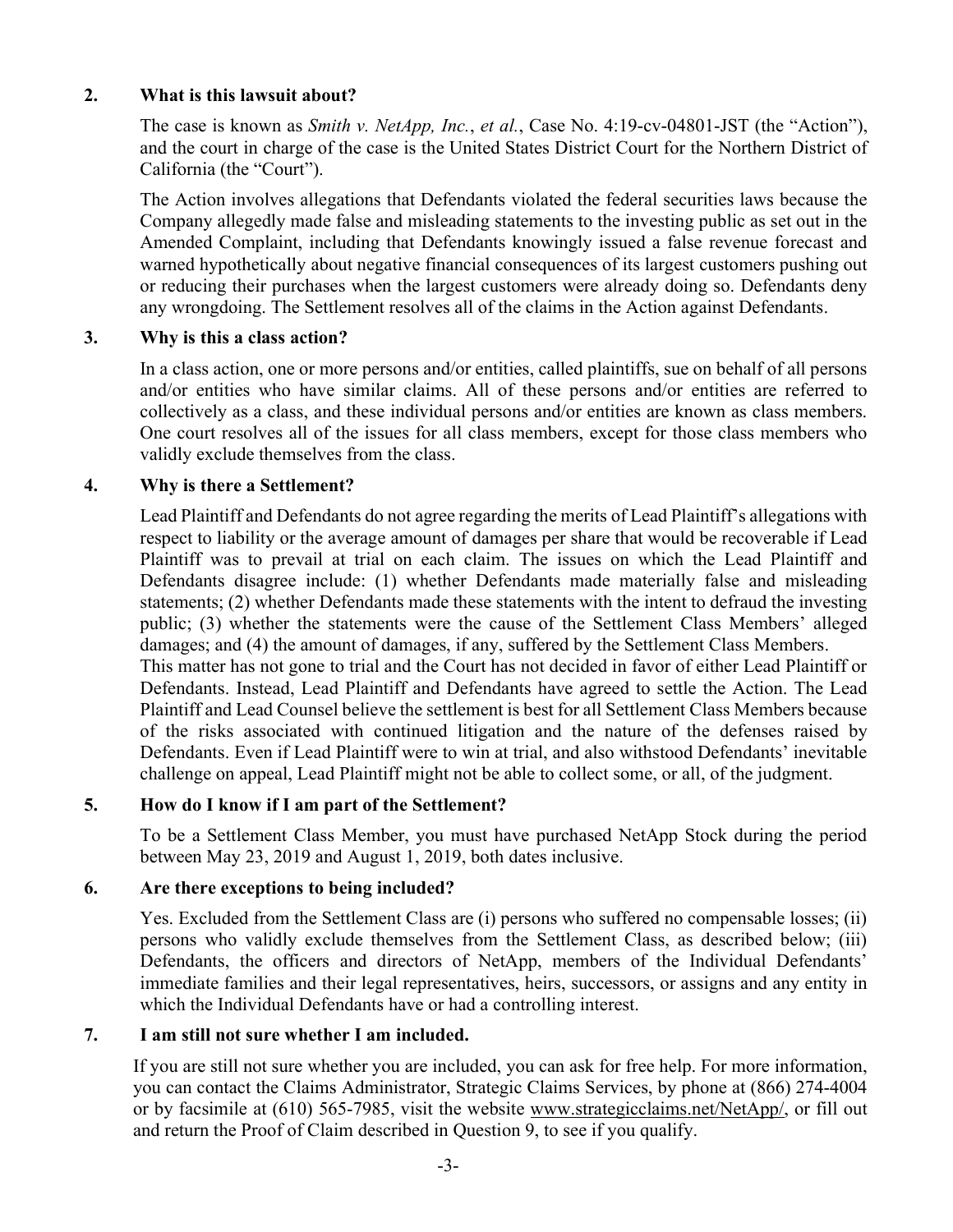### 8. What does the Settlement provide?

### (a) What is the Settlement Fund?

The proposed Settlement calls for the creation of a Settlement Fund (the "Settlement Fund") in the amount of \$2,250,000. The Settlement is subject to Court approval. Also, subject to the Court's approval, a portion of the Settlement Fund will be used to pay Lead Counsel's attorneys' fees and reasonable litigation expenses and any Compensatory Award to Plaintiff for reimbursement of reasonable costs and expenses (including lost wages) directly relating to their representation of the Settlement Class. A portion of the Settlement Fund also will be used to pay taxes due on interest earned by the Settlement Fund, if necessary, and any notice and claims administration expenses permitted by the Court. After the foregoing deductions from the Settlement Fund have been made, the amount remaining (the "Net Settlement Fund") will be distributed to Settlement Class Members who submit valid claims.

## (b) What can I expect to receive under the proposed Settlement?

Your share of the Net Settlement Fund will or may depend on: (i) the number of claims filed; (ii) the dates you purchased and sold NetApp Stock; (iii) the prices of your purchases and sales; (iv) the amount of administrative costs, including the costs of notice; and (v) the amount awarded by the Court to Lead Plaintiff and Lead Counsel for attorneys' fees, costs, and expenses.

The Claims Administrator will determine each Settlement Class Member's *pro rata* share of the Net Settlement Fund based upon each Settlement Class Member's "Recognized Loss." The Recognized Loss formula is not intended to be an estimate of the amount that a Settlement Class Member might have been able to recover after a trial; it also is not an estimate of the amount that will be paid to Authorized Claimants pursuant to the Settlement. The Recognized Loss formula is the basis upon which the Net Settlement Fund will be proportionately allocated to the Settlement Class Members with valid claims.

The Net Settlement Fund will be distributed to Settlement Class Members who submit valid, timely claim forms ("Authorized Claimants") under the below Plan of Allocation, which reflects Lead Plaintiff's contention that because of the alleged misrepresentations and omissions made by Defendants, the price of NetApp Stock was artificially inflated during the Settlement Class Period and that disclosure of the true facts caused changes in the inflated stock price. Defendants have denied and continue to deny these allegations and any and all allegations of wrongdoing, fault, liability or damage whatsoever asserted in the Action.

## PROPOSED PLAN OF ALLOCATION OF THE NET SETTLEMENT FUND

The Plan of Allocation is a matter separate and apart from the proposed Settlement, and any decision by the Court concerning the Plan of Allocation shall not affect the validity or finality of the proposed Settlement. The Court may approve the Plan of Allocation with or without modifications agreed to among the Parties, or another plan of allocation, without further notice to Settlement Class Members. Any orders regarding a modification of the Plan of Allocation will be posted to the Claims Administrator's website, www.strategicclaims.net/NetApp/.

The Claims Administrator shall determine the *pro rata* share of the Net Settlement Fund of each Authorized Claimant based upon each Authorized Claimant's Recognized Loss. Please Note: The Recognized Loss formula, set forth below, is not intended to be an estimate of the amount of what a Settlement Class Member might have been able to recover after a trial, nor is it an estimate of the amount that will be paid to Authorized Claimants pursuant to the Settlement. The Recognized Loss formula is the basis upon which the Net Settlement Fund will be proportionately allocated to the Authorized Claimants. To the extent there are sufficient funds in the Net Settlement Fund, each Authorized Claimant will receive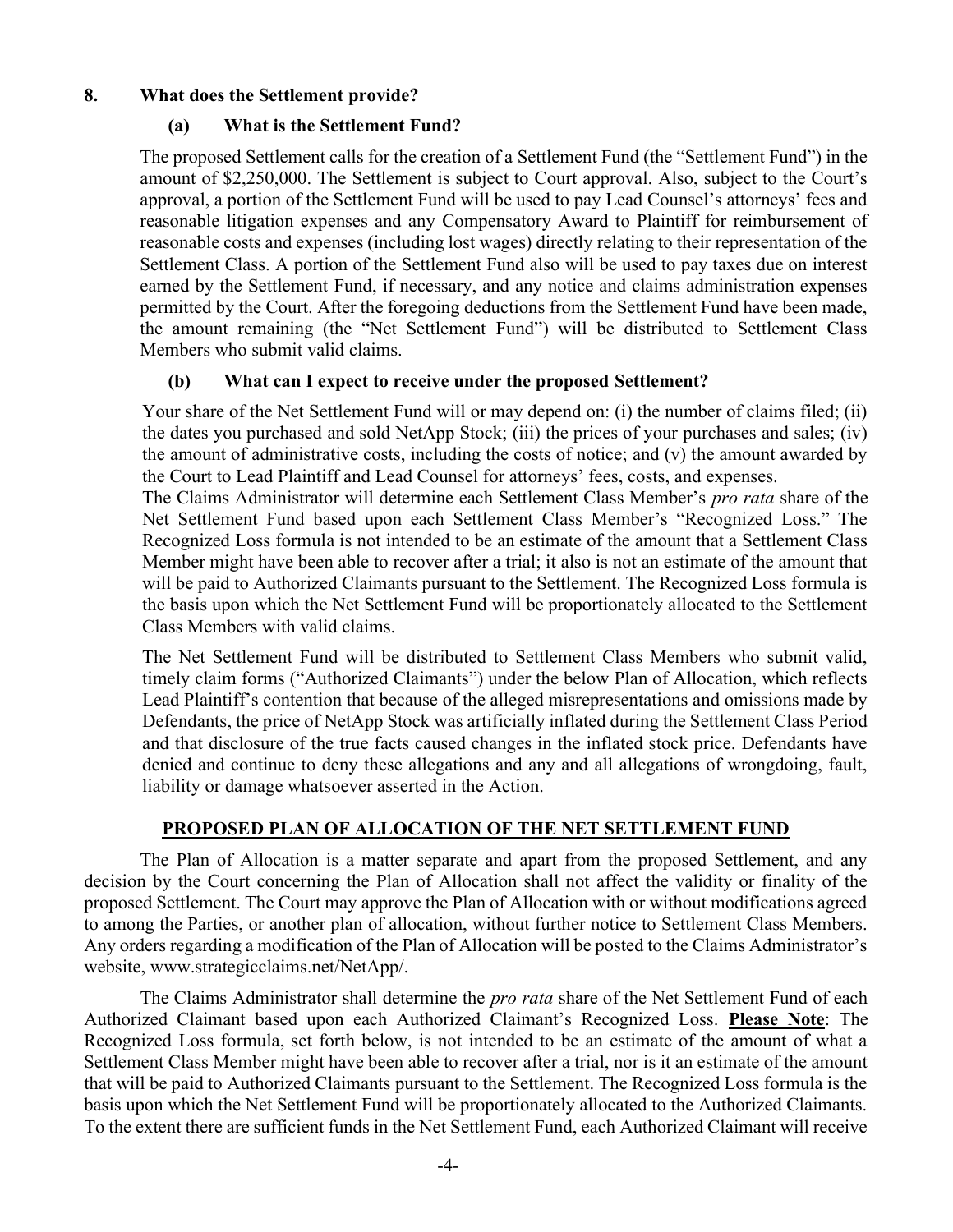an amount equal to the Authorized Claimant's Recognized Loss and subject to the provisions in the following paragraphs. If, however, the amount in the Net Settlement Fund is not sufficient to permit payment of the total Recognized Loss of each Authorized Claimant, then each Authorized Claimant shall be paid the percentage of the Net Settlement Fund that each Authorized Claimant's Recognized Loss bears to the total Recognized Losses of all Authorized Claimants and subject to the provisions in the following paragraphs (i.e., "pro rata share"). Payment in this manner shall be deemed conclusive against all Authorized Claimants. No distribution will be made on a claim where the potential distribution amount is less than ten dollars (\$10.00) in cash.

If any funds remain in the Net Settlement Fund by reason of uncashed checks, or otherwise, after the Claims Administrator has made reasonable and diligent efforts to have Authorized Claimants who are entitled to participate in the distribution of the Net Settlement Fund cash their distribution checks, then any balance remaining in the Net Settlement Fund six (6) months after the initial distribution of such funds shall be used: (i) first, to pay any amounts mistakenly omitted from the initial distribution to Authorized Claimants; (ii) second, to pay any additional Notice and Administration Costs incurred in administering the Settlement; and (iii) finally, to make a second distribution to Authorized Claimants who cashed their checks from the initial distribution and who would receive at least \$10.00 from such second distribution, after payment of the estimated costs or fees to be incurred in administering the Net Settlement Fund and in making this second distribution, if such second distribution is economically feasible. If six (6) months after such second distribution, if undertaken, or if such second distribution is not undertaken, any funds shall remain in the Net Settlement Fund after the Claims Administrator has made reasonable and diligent efforts to have Authorized Claimants who are entitled to participate in this Settlement cash their checks, any funds remaining in the Net Settlement Fund shall be donated to a non-profit charitable organization(s) selected by Lead Counsel.

#### THE BASIS FOR CALCULATING YOUR RECOGNIZED LOSS:

 Each Authorized Claimant shall be allocated a pro rata share of the Net Settlement Fund based on his, her, or its Recognized Loss as compared to the total Recognized Losses of all Authorized Claimants. Recognized Losses will be calculated as follows:

I) For common shares purchased between May 23, 2019 and June 18, 2019, inclusive, the Recognized Loss shall be calculated as follows:

- A. For shares retained at the end of trading on October 30, 2019, the Recognized Loss shall be 10% of the lesser of:
	- $(i)$  \$11.67 per share; or
	- (ii) the difference between the purchase price per share and  $$51.22$  per share.<sup>1</sup>
- B. For shares sold on or before August 1, 2019, the Recognized Loss per share shall be \$0.
- C. For shares sold between August 2, 2019 and October 30, 2019, inclusive, the Recognized Loss shall be 10% of the lesser of:
	- i) \$11.67 per share; or
	- ii) the difference between the purchase price per share and the average closing price per share as of date of sale provided in Table A below.

<sup>&</sup>lt;sup>1</sup>Pursuant to Section 21(D)(e)(1) of the Private Securities Litigation Reform Act of 1995, "in any private action arising under this title in which the plaintiff seeks to establish damages by reference to the market price of a security, the award of damages to the plaintiff shall not exceed the difference between the purchase or sale price paid or received, as appropriate, by the plaintiff for the subject security and the mean trading price of that security during the 90-day period beginning on the date on which the information correcting the misstatement or omission that is the basis for the action is disseminated." \$51.22 per share was the mean (average) daily closing trading price of the Company's common shares during the 90-day period beginning on August 2, 2019 and ending on October 30, 2019.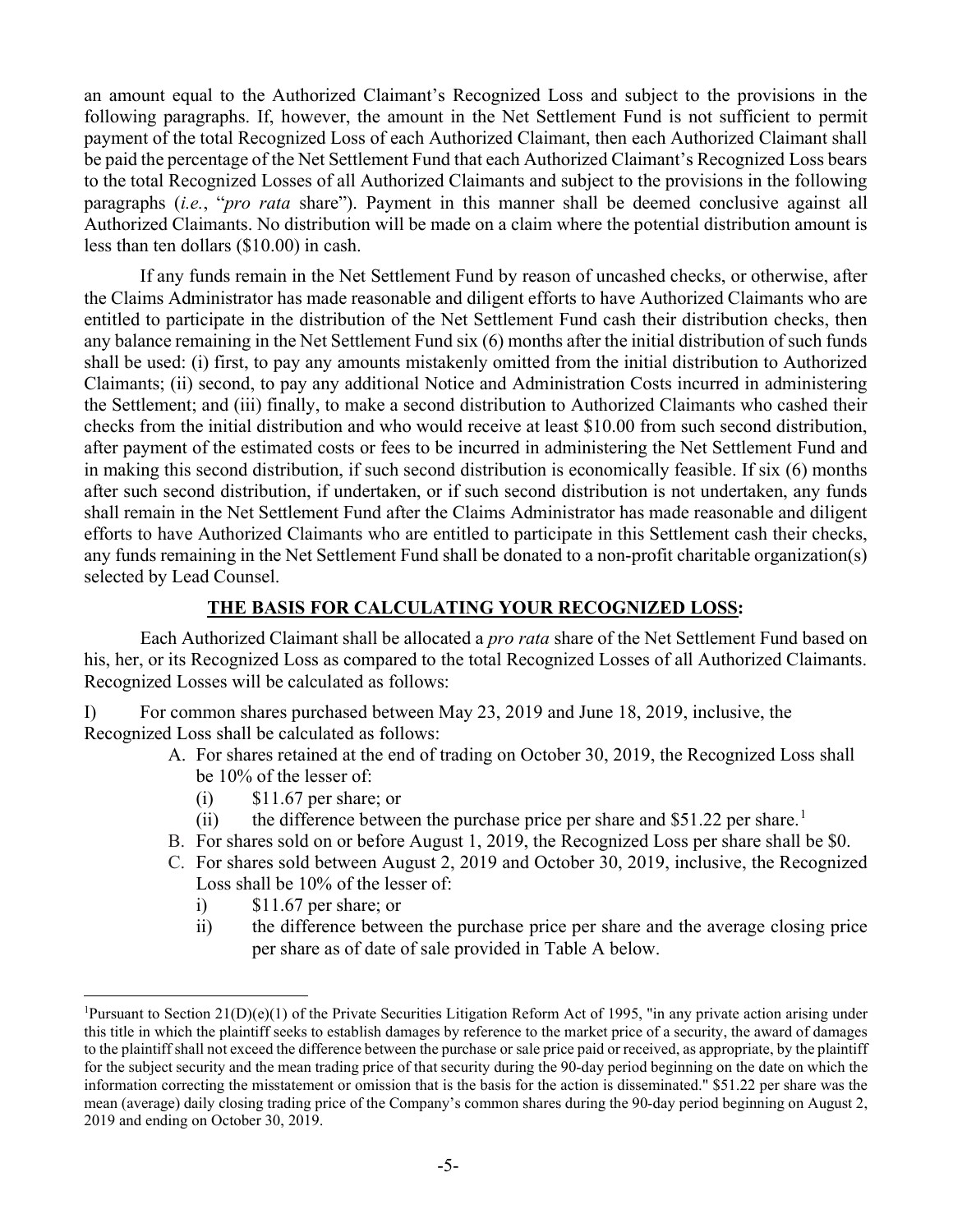II) For common shares purchased between June 19, 2019 and August 1, 2019, inclusive, the Recognized Loss shall be calculated as follows:

- A. For shares retained at the end of trading on October 30, 2019, the Recognized Loss shall be the lesser of:
	- i) \$11.67 per share; or
	- ii) the difference between the purchase price per share and \$51.22 per share.
- B. For shares sold on or before August 1, 2019, the Recognized Loss per share shall be \$0.
- C. For shares sold between August 2, 2019 and October 30, 2019, inclusive, the Recognized Loss shall be the lesser of:
	- i) \$11.67 per share; or
	- ii) the difference between the purchase price per share and the average closing price per share as of date of sale provided in Table A below.

| <b>Table A</b> |                  |                             |  |           |                  |                                    |  |            |                  |                                    |
|----------------|------------------|-----------------------------|--|-----------|------------------|------------------------------------|--|------------|------------------|------------------------------------|
| Date           | Closing<br>Price | Average<br>Closing<br>Price |  | Date      | Closing<br>Price | <u>Average</u><br>Closing<br>Price |  | Date       | Closing<br>Price | <u>Average</u><br>Closing<br>Price |
| 8/2/2019       | \$46.04          | \$46.04                     |  | 9/3/2019  | \$47.41          | \$46.56                            |  | 10/2/2019  | \$51.38          | \$50.17                            |
| 8/5/2019       | \$45.16          | \$45.60                     |  | 9/4/2019  | \$49.15          | \$46.67                            |  | 10/3/2019  | \$51.42          | \$50.20                            |
| 8/6/2019       | \$46.01          | \$45.74                     |  | 9/5/2019  | \$51.76          | \$46.88                            |  | 10/4/2019  | \$52.06          | \$50.24                            |
| 8/7/2019       | \$46.27          | \$45.87                     |  | 9/6/2019  | \$51.98          | \$47.09                            |  | 10/7/2019  | \$52.03          | \$50.28                            |
| 8/8/2019       | \$47.75          | \$46.25                     |  | 9/9/2019  | \$54.78          | \$47.38                            |  | 10/8/2019  | \$50.56          | \$50.28                            |
| 8/9/2019       | \$46.58          | \$46.30                     |  | 9/10/2019 | \$54.51          | \$47.65                            |  | 10/9/2019  | \$51.37          | \$50.31                            |
| 8/12/2019      | \$46.11          | \$46.27                     |  | 9/11/2019 | \$56.22          | \$47.95                            |  | 10/10/2019 | \$49.78          | \$50.30                            |
| 8/13/2019      | \$46.99          | \$46.36                     |  | 9/12/2019 | \$56.36          | \$48.24                            |  | 10/11/2019 | \$51.49          | \$50.32                            |
| 8/14/2019      | \$44.71          | \$46.18                     |  | 9/13/2019 | \$56.57          | \$48.52                            |  | 10/14/2019 | \$52.20          | \$50.36                            |
| 8/15/2019      | \$46.47          | \$46.21                     |  | 9/16/2019 | \$56.84          | \$48.79                            |  | 10/15/2019 | \$53.04          | \$50.41                            |
| 8/16/2019      | \$46.76          | \$46.26                     |  | 9/17/2019 | \$56.54          | \$49.03                            |  | 10/16/2019 | \$53.22          | \$50.46                            |
| 8/19/2019      | \$47.01          | \$46.32                     |  | 9/18/2019 | \$54.93          | \$49.21                            |  | 10/17/2019 | \$54.02          | \$50.53                            |
| 8/20/2019      | \$46.09          | \$46.30                     |  | 9/19/2019 | \$54.43          | \$49.36                            |  | 10/18/2019 | \$53.49          | \$50.58                            |
| 8/21/2019      | \$46.89          | \$46.35                     |  | 9/20/2019 | \$54.10          | \$49.50                            |  | 10/21/2019 | \$54.57          | \$50.65                            |
| 8/22/2019      | \$46.78          | \$46.37                     |  | 9/23/2019 | \$54.53          | \$49.64                            |  | 10/22/2019 | \$55.18          | \$50.73                            |
| 8/23/2019      | \$45.43          | \$46.32                     |  | 9/24/2019 | \$52.96          | \$49.73                            |  | 10/23/2019 | \$56.01          | \$50.82                            |
| 8/26/2019      | \$46.56          | \$46.33                     |  | 9/25/2019 | \$53.81          | \$49.84                            |  | 10/24/2019 | \$55.45          | \$50.90                            |
| 8/27/2019      | \$46.51          | \$46.34                     |  | 9/26/2019 | \$53.69          | \$49.94                            |  | 10/25/2019 | \$56.01          | \$50.99                            |
| 8/28/2019      | \$46.82          | \$46.37                     |  | 9/27/2019 | \$53.91          | \$50.03                            |  | 10/28/2019 | \$55.86          | \$51.07                            |
| 8/29/2019      | \$47.90          | \$46.44                     |  | 9/30/2019 | \$52.51          | \$50.09                            |  | 10/29/2019 | \$55.47          | \$51.14                            |
| 8/30/2019      | \$48.06          | \$46.52                     |  | 10/1/2019 | \$51.99          | \$50.14                            |  | 10/30/2019 | \$56.37          | \$51.22                            |

To the extent a Claimant had a trading gain or "broke even" from his, her, or its overall transactions in NetApp shares during the Settlement Class Period, the value of the Recognized Loss will be zero and the Claimant will not be entitled to a share of the Net Settlement Fund. To the extent that a Claimant suffered a trading loss on his, her, or its overall transactions in NetApp shares during the Settlement Class Period, but that trading loss was less than the Recognized Loss calculated above, then the Recognized Loss shall be limited to the amount of the Claimant's actual trading  $loss<sup>2</sup>$ 

<sup>&</sup>lt;sup>2</sup> In order to determine the Claimant's overall trading loss, the Claims Administrator will calculate the total purchase cost of the NetApp common stock shares that the Claimant purchased during the Settlement Class Period, less the total amount received for any NetApp common stock shares that the Claimant sold between May 23, 2019 through and including October 30, 2019, and less the value of any NetApp common stock shares the Claimant held at the close of trading on October 30, 2019 (which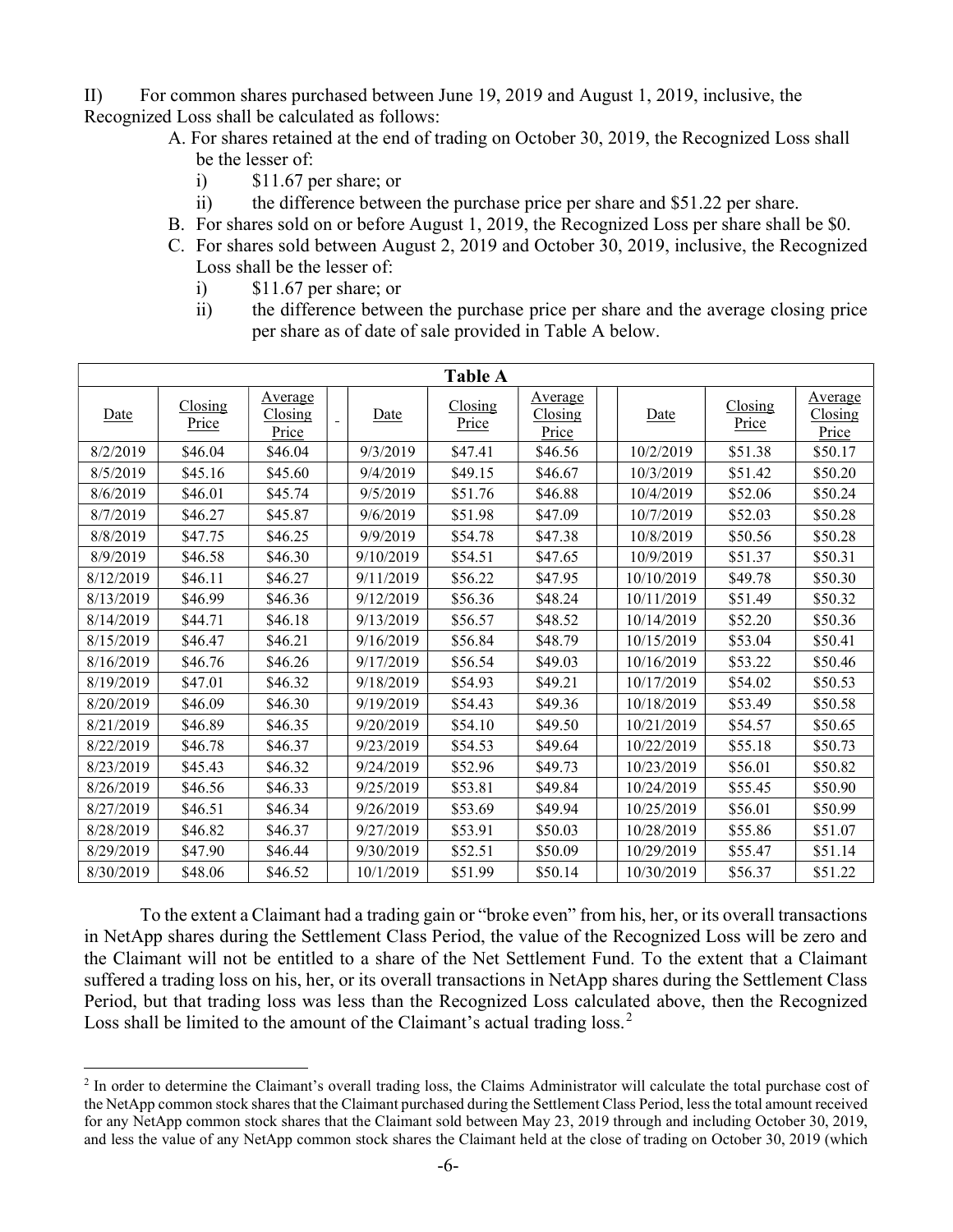For purposes of calculating your Recognized Loss, the date of purchase, acquisition or sale is the "contract" or "trade" date and not the "settlement" or "payment" date. The receipt or grant by gift, inheritance or operation of law of NetApp shares shall not be deemed a purchase or acquisition of NetApp shares for the calculation of an Authorized Claimant's Recognized Loss. The covering purchase of a short sale is not an eligible purchase. Only publicly traded common shares are eligible purchases (Cusip number: 64110D104).

 For purposes of calculating your Recognized Loss, all purchases, acquisitions and sales shall be matched on a First In First Out ("FIFO") basis in chronological order. Therefore, on the Proof of Claim and Release Form enclosed with this Notice, you must provide all of your purchases and acquisitions of NetApp common shares during the time period from May 23, 2019 through and including October 30, 2019.

 Payment pursuant to the Plan of Allocation approved by the Court shall be conclusive against all Authorized Claimants. No person shall have any claim against Defendants, Defendants' Counsel, Lead Plaintiff, Lead Counsel, or the Claims Administrator or other agent designated by Lead Counsel based on the distributions made substantially in accordance with the Stipulation and the Settlement contained therein, the Plan of Allocation, or further orders of the Court. Each Claimant shall be deemed to have submitted to the jurisdiction of the Court with respect to the Claimant's Proof of Claim and Release Form. All persons involved in the review, verification, calculation, tabulation, or any other aspect of the processing of the claims submitted in connection with the Settlement, or otherwise involved in the administration or taxation of the Settlement Fund or the Net Settlement Fund, shall be released and discharged from any and all claims arising out of such involvement, and all Settlement Class Members, whether or not they are to receive payment from the Net Settlement Fund, will be barred from making any further claim against the Net Settlement Fund beyond the amount allocated to them as provided in any distribution orders entered by the Court.

#### 9. How can I get a payment?

To qualify for a payment, you must send in a form entitled "Proof of Claim and Release Form." This form is attached to this Notice. You may also obtain this form on the Internet at www.strategicclaims.net/NetApp/. Read the instructions carefully, fill out the form, sign it in the location indicated. The Proof of Claim and Release Form may be completed in two ways: (1) by completing and submitting it electronically at www.strategicclaims.net/NetApp/ by 11:59 p.m. EST on August 2, 2022; or (2) by mailing the claim form together with all documentation requested in the form, postmarked no later than August 2, 2022, to the Claims Administrator at:

> NetApp, Inc. Securities Litigation c/o Strategic Claims Services P.O. Box 230 600 N. Jackson St., Ste. 205 Media, PA 19063 Fax: 610-565-7985 info@strategicclaims.net

The Claims Administrator will process your claim and determine whether you are an Authorized Claimant.

will be calculated with a value of \$51.22 per share). Any shares held at the beginning of the Settlement Class Period and sold during the Settlement Class Period are not included in the calculation of the overall trading loss.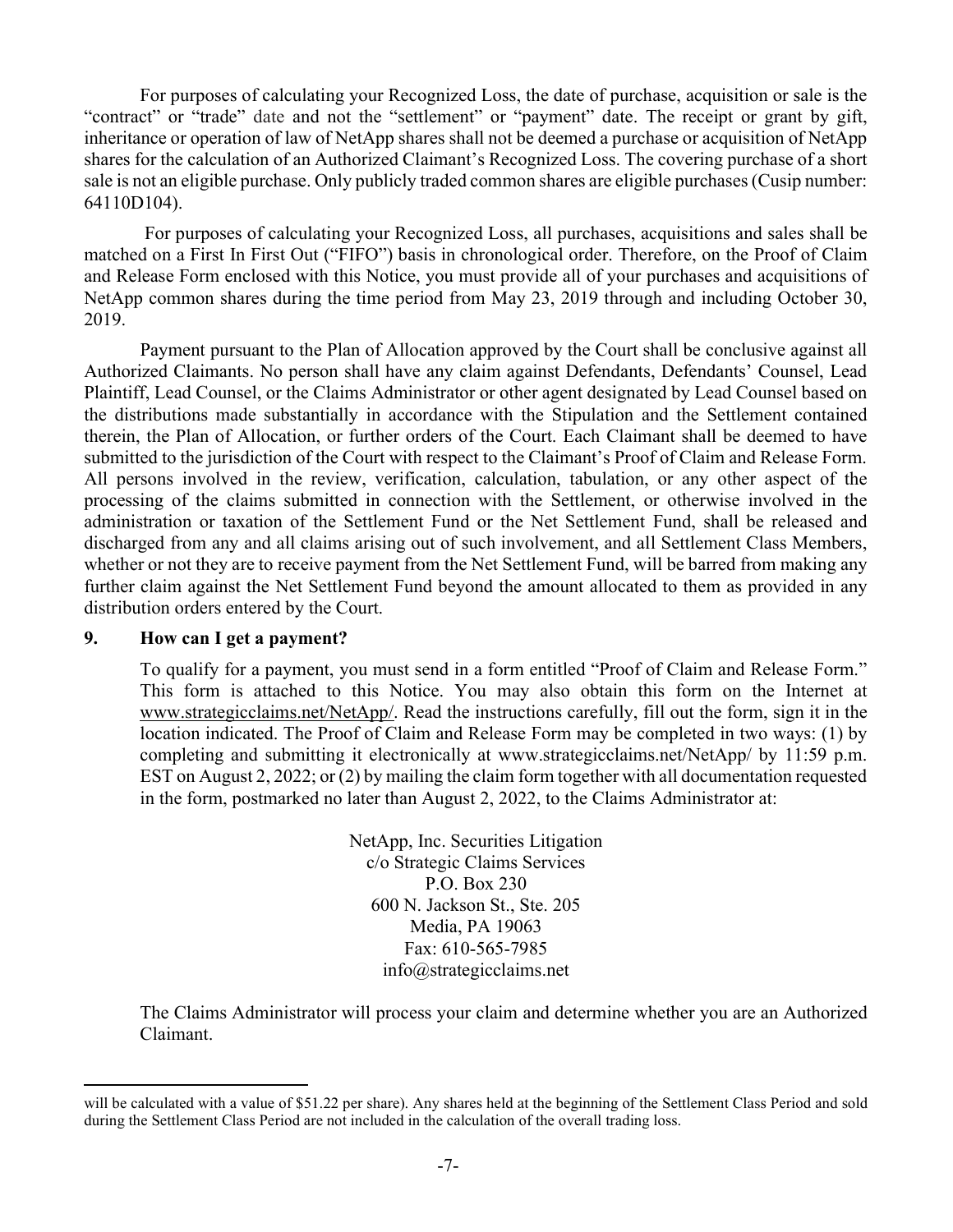## 10. What am I giving up to get a payment or to stay in the Class?

Unless you validly exclude yourself by the August 11, 2022 deadline, you will remain in the Settlement Class. That means that if the Settlement is approved, you and all Settlement Class Members and each of their respective parent entities, associates, affiliates, subsidiaries, predecessors, successors, assigns, attorneys, immediate family members, heirs, representatives, administrators, executors, devisees, legatees, and estates will release (agreeing never to sue, continue to sue, or be part of any other lawsuit) as against Defendants and other Released Parties any and all claims which arise out of, are based upon or relate in any way to the purchase or acquisition of NetApp Stock during the Settlement Class Period. It means that all of the Court's orders will apply to you and legally bind you. That means you will accept a share of the Net Settlement Fund as sole compensation for any losses you suffered in the purchase, acquisitions, sale or ownership of NetApp Stock during the Settlement Class Period. The specific terms of the release are included in the Stipulation.

### 11. How do I get out of the Settlement?

If you do not want to receive a payment from this Settlement, and you want to keep any right you may have to sue or continue to sue Defendants on your own based on the legal claims raised in the Action, then you must take steps to get out of the Settlement. This is called excluding yourself from – or "opting out" of – the Settlement. To validly exclude yourself from the Settlement, you must mail a letter that legibly (A) indicates your full name, (B) states that you "request to be excluded from the Settlement Class in Smith v. NetApp, Inc., et al., Case No. 4:19-cv-04801-JST," and (C) contains your signature. You must mail your exclusion request, to be **received no later** than August 11, 2022, to the Claims Administrator at the following address:

> NetApp, Inc. Securities Litigation c/o Strategic Claims Services P.O. Box 230 600 N. Jackson St., Ste. 205 Media, PA 19063

You cannot exclude yourself by telephone or by e-mail. If you ask to be excluded, you will not receive a settlement payment, and you cannot object to the Settlement. If you ask to be excluded in conformity with this Notice, you will not be legally bound by anything that happens in this Action.

#### 12. If I do not exclude myself, can I sue Defendants for the same thing later?

No. Unless you exclude yourself, you give up any right to sue Defendants for the claims that this Settlement resolves, or the Released Claims as defined above. If you have a pending lawsuit, speak to your lawyer in that case immediately, since you may have to exclude yourself from this Settlement Class to continue your own lawsuit.

#### 13. Do I have a lawyer in this case?

The Court has appointed The Rosen Law Firm, P.A. as Lead Counsel to represent the Settlement Class Members for the purposes of this settlement. You have the option to retain your own separate counsel at your own cost and expense. You need not retain your own separate counsel to opt-out, object, submit a Proof of Claim, or appear at the Final Approval Hearing. Contact information for Lead Counsel is provided below.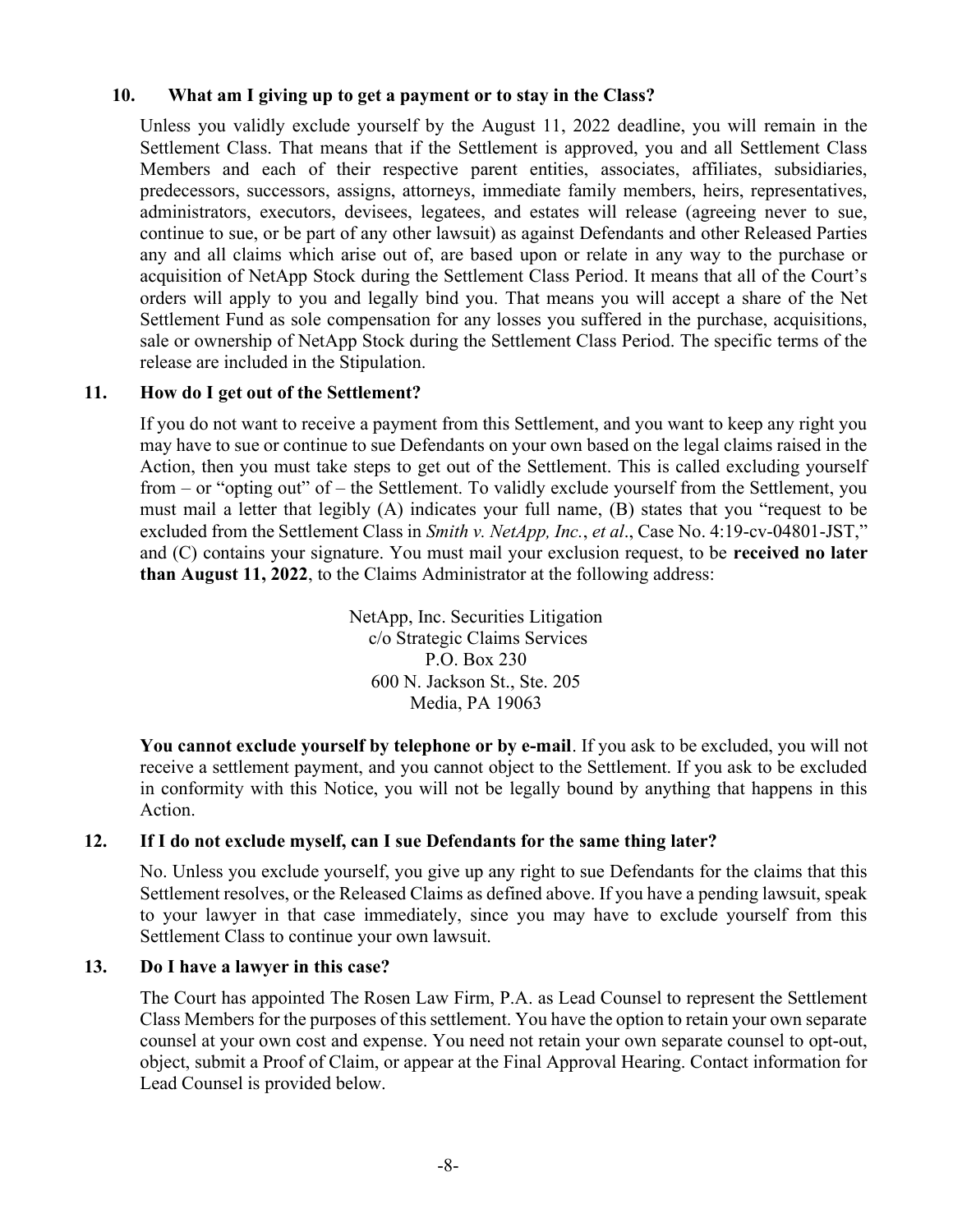### 14. How will the lawyers be paid?

Lead Counsel have expended considerable time litigating this action on a contingent fee basis, have paid for the expenses of the litigation themselves, and have not been paid any attorneys' fees in advance of this Settlement. Lead Counsel have done so with the expectation that if they are successful in recovering money for the Settlement Class, they will receive attorneys' fees and be reimbursed for their litigation expenses from the Settlement Fund, as is customary in this type of litigation. Lead Counsel will not receive attorneys' fees or be reimbursed for their litigation expenses except from the Settlement Fund. Therefore, Lead Counsel will file a motion asking the Court at the Final Approval Hearing to make an award of attorneys' fees in an amount not to exceed 25% of the Settlement Fund and for reimbursement of reasonable litigation expenses not to exceed \$25,000, and a Compensatory Award to Plaintiff for reimbursement of reasonable costs and expenses (including lost wages) directly relating to his representation of the Settlement Class, in an amount not to exceed \$2,000. The Court may award less than these amounts. Any amounts awarded by the Court will come out of the Settlement Fund.

## 15. How do I tell the Court that I do not like the Settlement?

You can ask the Court to deny approval by filing an objection to any part of the Settlement, or Lead Counsel's motion for attorneys' fees and expenses and application for a Compensatory Award to Lead Plaintiff, and explaining that you think the Court should not approve the Settlement. You cannot ask the Court to order a different settlement; the Court can only approve or reject the Settlement. If the Court denies approval, no settlement payments will be sent out and the lawsuit will continue. If that is what you want to happen, you must object. Objections must be in writing. To file an objection, you must mail a letter stating that you object to the Settlement in the matter of Smith v. NetApp, Inc., et al., Case No. 4;19-cv-04801-JST. To be valid, any such objection must contain (A) your full name, (B) the basis for your belief that you are a member of the Settlement Class, (C) the basis of your objection, and (D) your signature. Objections can be submitted to the Court either by mailing them to the Clerk of Court, United States District Court for the Northern District of California, 1301 Clay Street, Suite 400 S, Oakland, California 94612, or by filing them in person at any location of the United States District Court for the Northern District of California, and be filed or received on or before August 11, 2022.

The Final Approval Hearing will be a Zoom hearing, with the link available at https://cand.uscourts.gov/judges/tigar-jon-s-jst/. Attendance at the Final Approval Hearing is not necessary. Objectors wishing to be heard orally at the Final Approval Hearing are required to indicate in their written objection (or in a separate writing that is submitted in accordance with the deadline and after instruction pertinent to the submission of a written objection) that they intend to appear at the Final Approval Hearing and identify any witnesses they may call to testify or exhibits they intend to introduce into evidence at the Final Approval Hearing. You may appear at the Final Approval hearing either on your own or through an attorney. If you appear through an attorney, you are responsible for paying that attorney.

## 16. What is the difference between objecting and requesting exclusion?

Objecting is simply telling the Court you do not like something about the Settlement. You can object only if you stay in the Settlement Class. Requesting exclusion is telling the Court you do not want to be part of the Settlement Class and Settlement. If you exclude yourself, you cannot object to the Settlement because it no longer concerns you. If you stay in the Settlement Class and object, but your objection is overruled, you will not be allowed a second opportunity to exclude yourself and you will be bound by any order issued by the Court.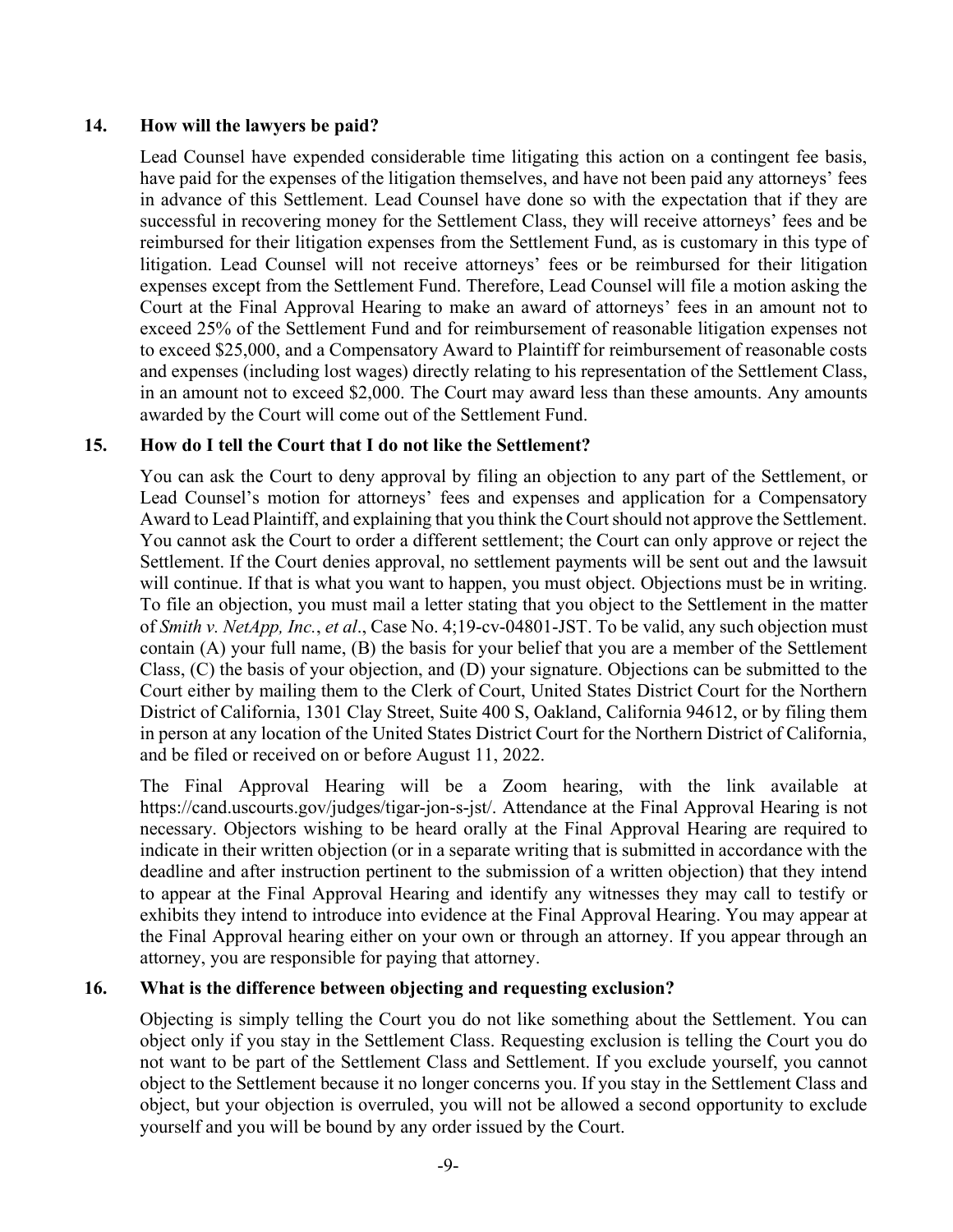# 17. When and where will the Court decide whether to approve the Settlement?

The Court will hold a Final Approval Hearing on September 1, 2022 at 2:00, p.m., Pacific Daylight Time, via Zoom, with the link available at https://cand.uscourts.gov/judges/tigar-jon-s-jst/. At this hearing, the Court will consider whether the Settlement is fair, reasonable, and adequate and whether to approve the Settlement. If there are objections, the Court will consider them, and the Court will listen to people who have asked to speak at the hearing. The Court may also decide how much to award Lead Counsel for attorneys' fees and expenses and how much to award Plaintiff in a Compensatory Award.

The Court may adjourn the Final Approval Hearing without further written notice to the Settlement Class. If you intend to attend the Final Approval Hearing, you should confirm the date and time with Lead Counsel, check the Claims Administrator's website at www.strategicclaims.net/NetApp/, or the Court's Public Access to Court Electronic Records ("PACER") system at https://ecf.cand.uscourts.gov. The Court may decide to hold the Final Approval Hearing telephonically or by other virtual means without further notice.

### 18. Do I have to come to the hearing?

No. Lead Counsel will answer any questions the Court may have. However, you are welcome to attend at your own expense. If you send an objection, you do not have to come to Court to talk about it. As long as you mail your written objection on time, the Court will consider it.

## 19. What happens if I do nothing at all?

If you do nothing, you will not receive a payment from the Settlement. However, unless you validly exclude yourself, you will not be able to start a lawsuit, continue with a lawsuit, or be part of any other lawsuit against Defendants about the claims made in this case ever again.

## 20. Can I See the Court File? Whom Should I Contact if I Have Questions?

This Notice contains only a summary of the terms of the proposed Settlement. For the precise terms and conditions of the settlement, please see the Stipulation available at www.strategicclaims.net/NetApp/, by contacting Lead Counsel at (215) 600-2817, by accessing the Court docket in this case, for a fee, through the Court's PACER system at https://ecf.cand.uscourts.gov, or by visiting the office of the Clerk of Court for the United States District Court for the Northern District of California, 1301 Clay Street, Suite 400 S, Oakland, California 94612, between 9:00 a.m. and 1:00 p.m., Monday through Friday, excluding Court holidays.

All inquiries concerning this Notice and the Claim Form should be directed to the Claims Administrator or Lead Counsel at:

| NetApp Inc. Securities Litigation<br>c/o Strategic Claims Services<br>P.O. Box 230<br>600 N. Jackson Street, Suite 205<br>Media, PA 19063<br>Tel.: 866-274-4004<br>Fax: 610-565-7985<br>info@strategicclaims.net | or | Jacob A. Goldberg, Esq.<br>THE ROSEN LAW FIRM, P.A.<br>101 Greenwood Avenue, Suite 440<br>Jenkintown, PA 19046<br>Tel.: 215-600-2817<br>Fax: 212-202-3827<br>igoldberg@rosenlegal.com |
|------------------------------------------------------------------------------------------------------------------------------------------------------------------------------------------------------------------|----|---------------------------------------------------------------------------------------------------------------------------------------------------------------------------------------|
|------------------------------------------------------------------------------------------------------------------------------------------------------------------------------------------------------------------|----|---------------------------------------------------------------------------------------------------------------------------------------------------------------------------------------|

## DO NOT TELEPHONE THE COURT OR THE COURT CLERK'S OFFICE TO INQUIRE ABOUT THIS SETTLEMENT OR THE CLAIMS PROCESS.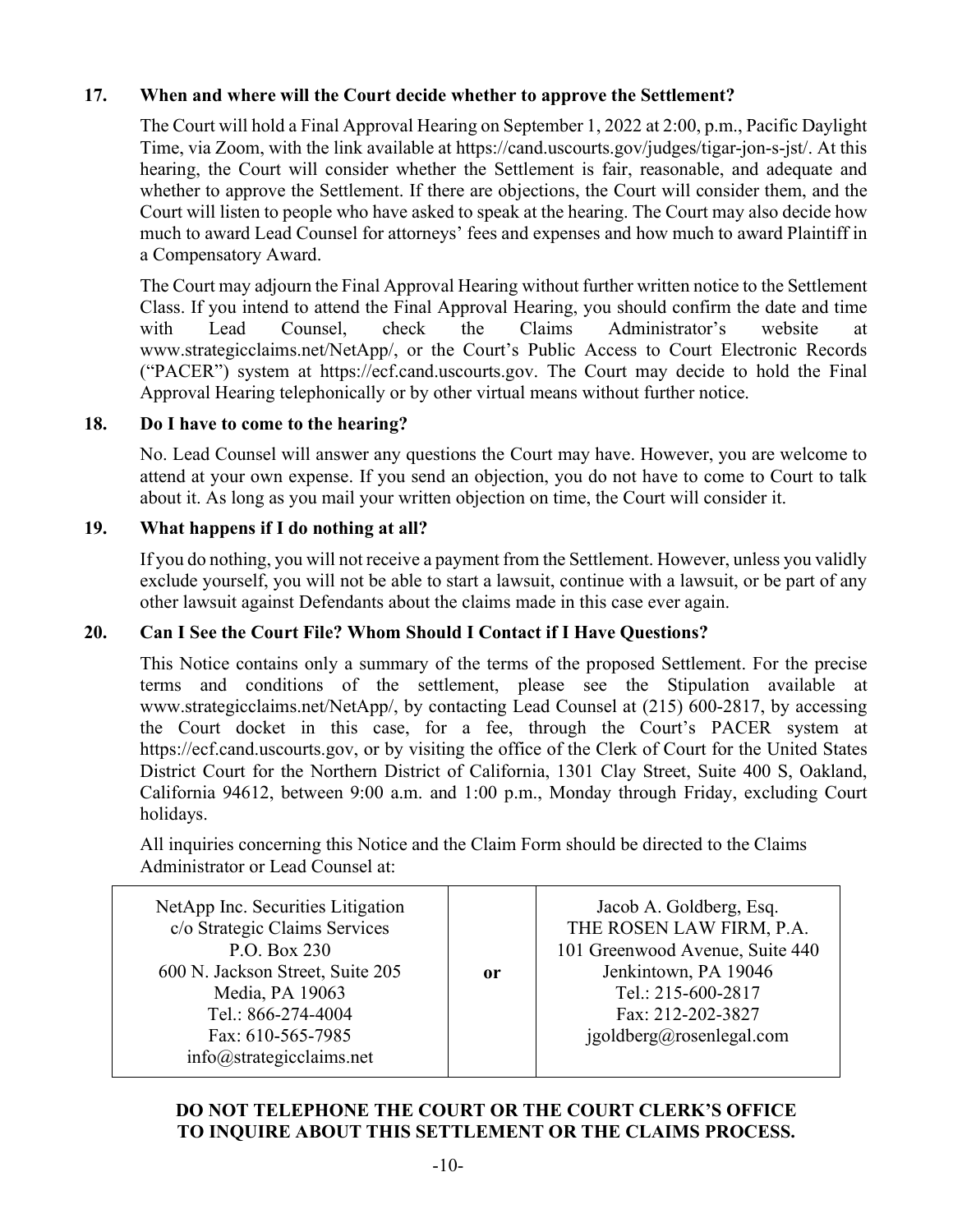#### SPECIAL NOTICE TO SECURITIES BROKERS AND OTHER NOMINEES

 If, between May 23, 2019 and August 1, 2019, both dates inclusive, you purchased, otherwise acquired, or sold NetApp Stock for the beneficial interest of a person or organization other than yourself, the Court has directed that, WITHIN TEN (10) CALENDAR DAYS OF YOUR RECEIPT OF THIS NOTICE, you either (a) provide to the Claims Administrator the name, last known address, and email address of each person or organization for whom or which you purchased such NetApp Stock during the Settlement Class Period; (b) request a link to the location where the Long Notice and Proof of Claim are hosted and, within ten (10) calendar days of receipt, email the link to all such beneficial owners of the NetApp Stock for whom valid email addresses are available; or (c) request additional copies of the Postcard Notice, which will be provided to you free of charge, and within ten (10) calendar days mail the Postcard Notice directly to the beneficial owners of the NetApp Stock. If you choose to follow either alternative procedure (b) or (c), the Court has directed that, upon such mailing or emailing, you send a statement to the Claims Administrator confirming that the mailing or emailing was made as directed. You are entitled to reimbursement from the Settlement Fund of your reasonable out-of-pocket expenses actually incurred in connection with the foregoing, up to a maximum of \$0.05 plus postage at the pre-sort rate unit by the Claims Administrator per Postcard Notice mailed, \$0.05 per link to the electronic Long Notice and Proof of Claim emailed; or \$0.05 per name and address provided to the Claims Administrator. Those expenses will be paid upon request and submission of appropriate supporting documentation. All communications regarding the foregoing should be addressed to the Claims Administrator at the address listed on page 2 above.

DATED: MAY 3, 2022

BY ORDER OF THE UNITED STATES DISTRICT COURT FOR THE NORTHERN DISTRICT OF CALIFORNIA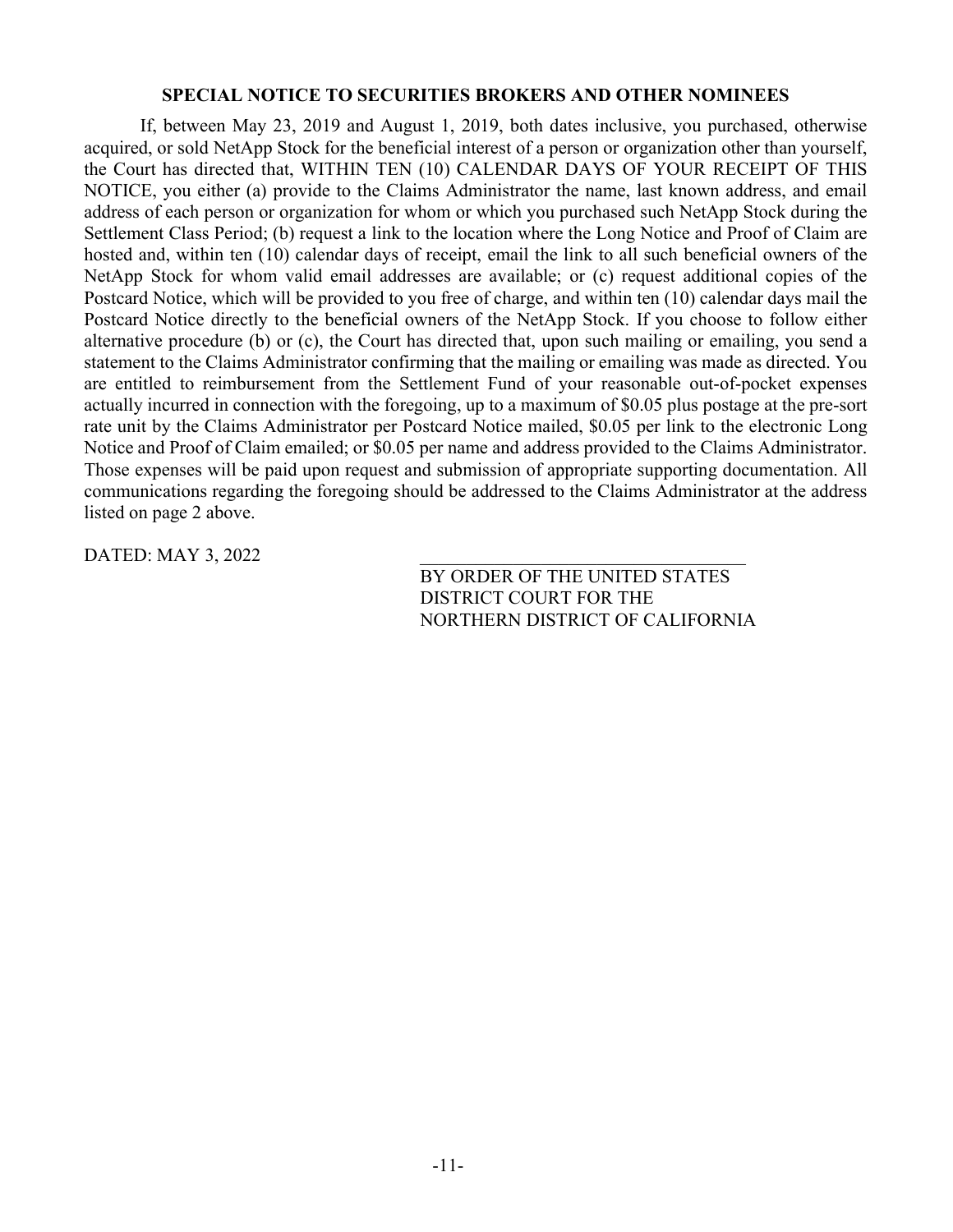### PROOF OF CLAIM AND RELEASE FORM

#### Deadline for Submission: August 2, 2022

If you purchased or otherwise acquired the publicly traded securities of NetApp, Inc. ("NetApp") during the period from May 23, 2019 through August 1, 2019, both dates inclusive (the "Settlement Class Period"), you are a "Settlement Class Member" and you may be entitled to share in the settlement proceeds. (Excluded from the Settlement Class are Defendants and any entity in which the Defendants have a controlling interest, and the officers, directors, affiliates, legal representatives, immediate family members, heirs, successors, subsidiaries and/or assigns of any such individual or entity in their capacity as such.)

If you are a Settlement Class Member, you must complete and submit this Proof of Claim and Release Form ("Proof of Claim") in order to be eligible for any Settlement benefits. You can complete and submit the electronic version of this Proof of Claim by 11:59 p.m. EST on August 2, 2022 at www.strategicclaims.net/NetApp/.

If you do not complete and submit an electronic version of this Proof of Claim, you must complete and sign this Proof of Claim and mail it by first class mail, postmarked no later than August 2, 2022 to Strategic Claims Services, the Claims Administrator, at the following address:

> NetApp, Inc. Securities Litigation c/o Strategic Claims Services 600 N. Jackson St., Ste. 205 P.O. Box 230 Media, PA 19063 Tel.: 866-274-4004 Fax: 610-565-7985 info@strategicclaims.net

Your failure to submit your claim by August 2, 2022 will subject your claim to rejection and preclude you from receiving any money in connection with the Settlement of this Action. Do not mail or deliver your claim to the Court or to any of the Parties or their counsel, as any such claim will be deemed not to have been submitted. Submit your claim only to the Claims Administrator. If you are a Settlement Class Member and do not submit a proper Proof of Claim, you will not share in the Settlement, but you nevertheless will be bound by the Order and Final Judgment of the Court unless you exclude yourself.

Submission of a proof of claim does not assure that you will share in the proceeds of the Settlement.

#### CLAIMANT'S STATEMENT

- 1. I (we) purchased the common stock of NetApp, Inc. ("NetApp") during the Settlement Class Period. (Do not submit this Proof of Claim if you did not purchase NetApp common stock during the Settlement Class Period.)
- 2. By submitting this Proof of Claim, I (we) state that I (we) believe in good faith that I am (we are) a Settlement Class Member(s) as defined above and in the Notice of Pendency and Proposed Settlement of Class Action (the "Notice"), or am (are) acting for such person(s); that I am (we are) not a Defendant in the Action or anyone excluded from the Settlement Class; that I (we) have read and understand the Notice; that I (we) believe that I am (we are) entitled to receive a share of the Net Settlement Fund, as defined in the Notice; that I (we) elect to participate in the proposed Settlement described in the Notice;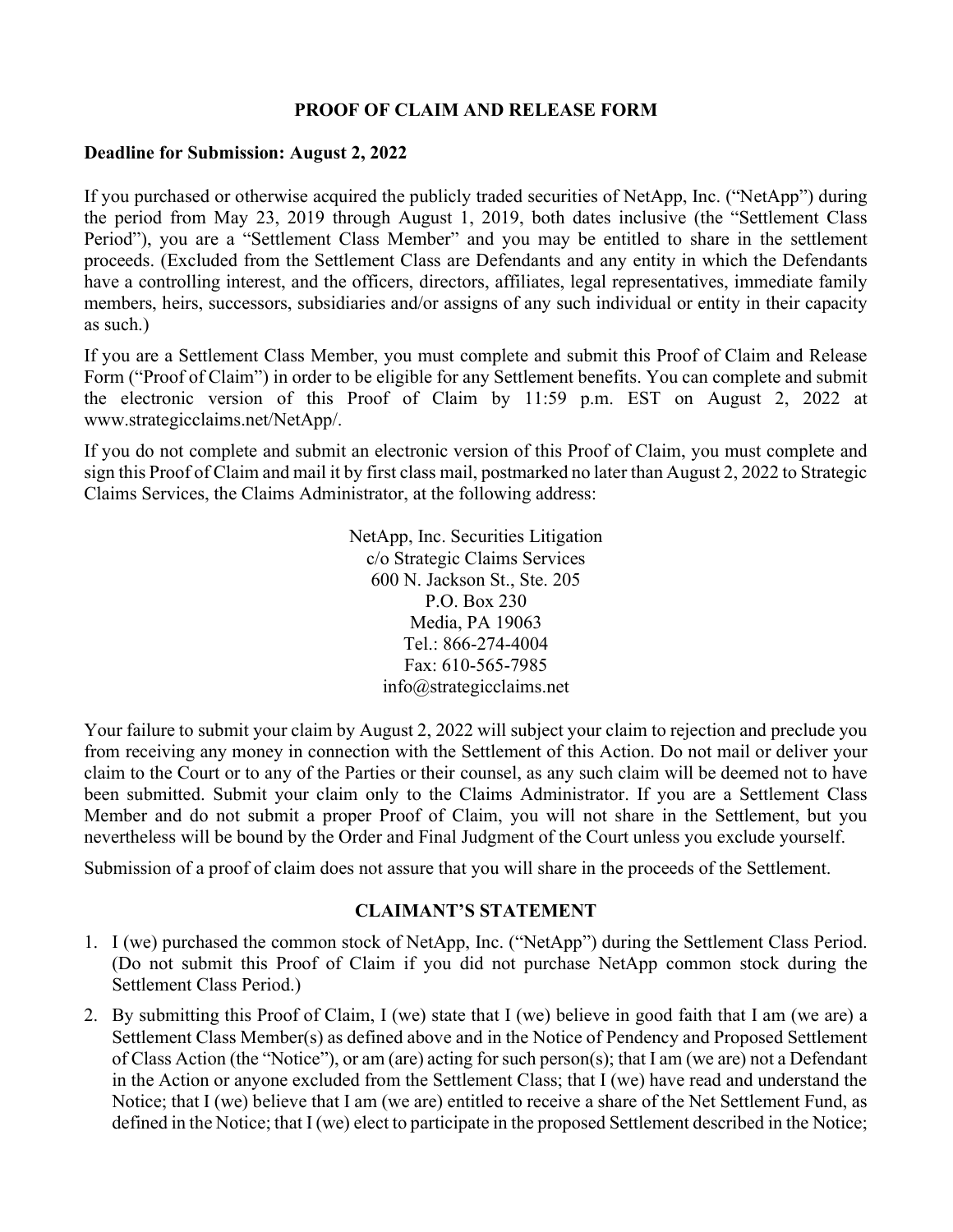and that I (we) have not filed a request for exclusion. (If you are acting in a representative capacity on behalf of a Settlement Class Member [e.g., as an executor, administrator, trustee, or other representative], you must submit evidence of your current authority to act on behalf of that Settlement Class Member. Such evidence would include, for example, letters testamentary, letters of administration, or a copy of the trust documents.)

- 3. I (we) consent to the jurisdiction of the Court with respect to all questions concerning the validity of this Proof of Claim. I (we) understand and agree that my (our) claim may be subject to investigation and discovery under the Federal Rules of Civil Procedure, provided that such investigation and discovery shall be limited to my (our) status as a Settlement Class Member(s) and the validity and amount of my (our) claim. No discovery shall be allowed on the merits of the Action or Settlement in connection with processing of the Proof of Claim.
- 4. I (we) have set forth where requested below all relevant information with respect to each purchase or acquisition of NetApp common stock, and each sale, if any, of such common stock. I (we) agree to furnish additional information to the Claims Administrator to support this claim if requested to do so.
- 5. I (we) have enclosed photocopies of the stockbroker's confirmation slips, stockbroker's statements, or other documents evidencing each purchase, acquisition, and sale of NetApp common stock listed below in support of my (our) claim. (IF ANY SUCH DOCUMENTS ARE NOT IN YOUR POSSESSION, PLEASE OBTAIN A COPY OR EQUIVALENT DOCUMENTS FROM YOUR BROKER OR TAX ADVISOR BECAUSE THESE DOCUMENTS ARE NECESSARY TO PROVE AND PROCESS YOUR CLAIM.)
- 6. I (we) understand that the information contained in this Proof of Claim is subject to such verification as the Claims Administrator may request or as the Court may direct, and I (we) agree to cooperate in any such verification. (The information requested herein is designed to provide the minimum amount of information necessary to process most simple claims. The Claims Administrator may request additional information as required to efficiently and reliably calculate your Recognized Loss. In some cases, the Claims Administrator may condition acceptance of the claim based upon the production of additional information, including, where applicable, information concerning transactions in any derivatives securities such as options.)
- 7. Upon the occurrence of the Court's approval of the Settlement, as detailed in the Notice, I (we) agree and acknowledge that my (our) signature(s) hereto shall effect and constitute a full and complete release, remise and discharge by me (us) and my (our) heirs, joint tenants, tenants in common, beneficiaries, executors, administrators, predecessors, successors, attorneys, insurers and assigns (or, if I am (we are) submitting this Proof of Claim on behalf of a corporation, a partnership, estate or one or more other persons, by it, him, her or them, and by its, his, her or their heirs, executors, administrators, predecessors, successors, and assigns) of each of the "Released Parties" of all "Released Claims" as those terms are defined in the Stipulation of Settlement, dated September 21, 2021 ("Stipulation").
- 8. Upon the occurrence of the Court's approval of the Settlement, as detailed in the Notice, I (we) agree and acknowledge that my (our) signature(s) hereto shall effect and constitute a covenant by me (us) and my (our) heirs, joint tenants, tenants in common, beneficiaries, executors, administrators, predecessors, successors, attorneys, insurers and assigns (or, if I am (we are) submitting this Proof of Claim on behalf of a corporation, a partnership, estate or one or more other persons, by it, him, her or them, and by its, his, her or their heirs, executors, administrators, predecessors, successors, and assigns) to permanently refrain from prosecuting or attempting to prosecute any Released Claims against any of the Released Parties.
- 9. "Released Parties" has the meaning laid out in the Stipulation.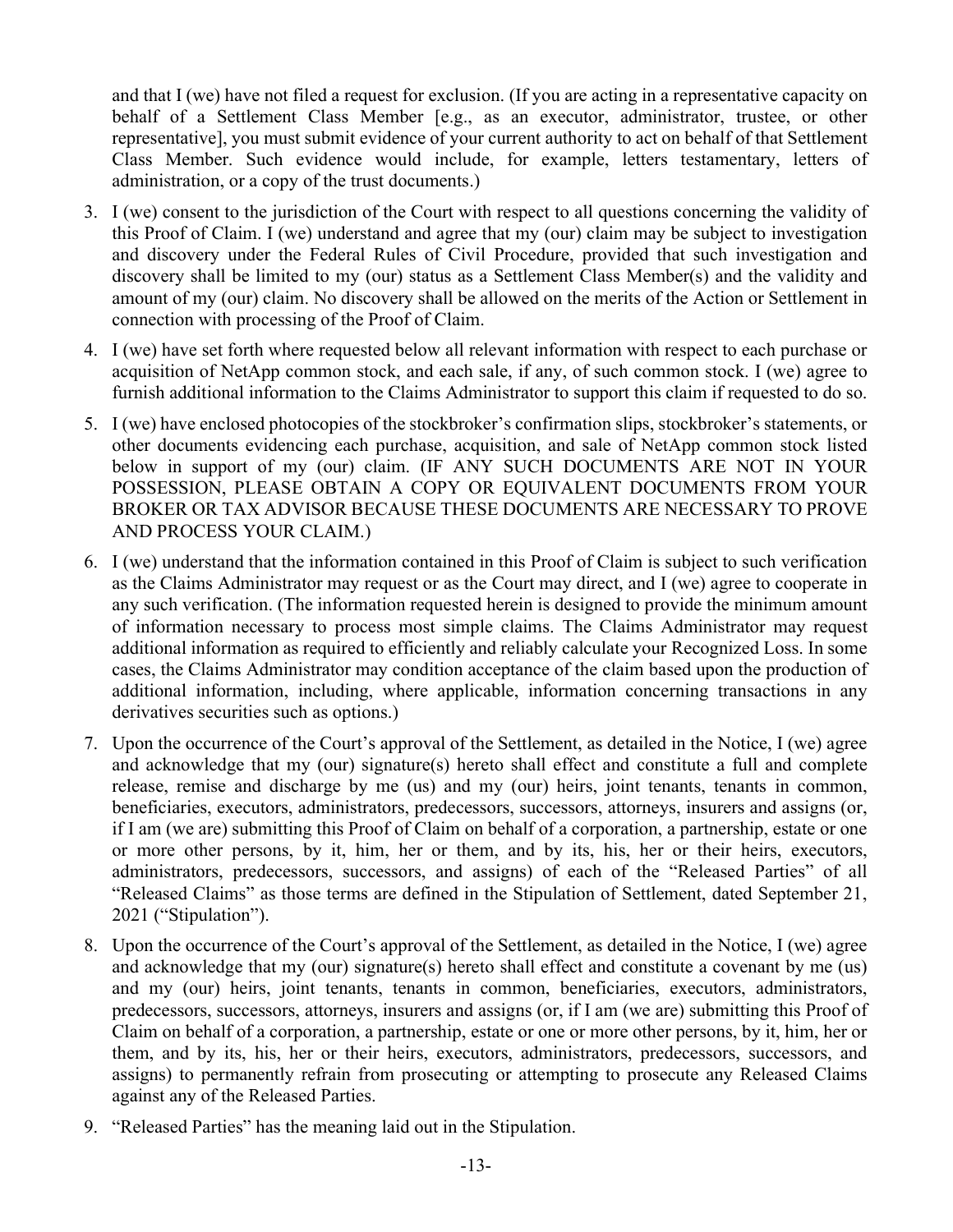- 10. "Released Claims" has the meaning laid out in the Stipulation.
- 11. "Unknown Claims" has the meaning laid out in the Stipulation.
- 12. I (we) acknowledge that I (we) may hereafter discover facts in addition to or different from those which I (we) now know or believe to be true with respect to the subject matter of the Released Claims, but expressly fully, finally and forever settle and release, any and all Released Claims, known or unknown, suspected or unsuspected, contingent or non-contingent, whether or not concealed or hidden, which now exist, or heretofore have existed, upon any theory of law or equity now existing or coming into existence in the future, including, but not limited to, conduct which is negligent, intentional, with or without malice, or a breach of fiduciary duty, law or rule, without regard to the subsequent discovery or existence of such different or additional facts.
- 13. I (We) acknowledge that the inclusion of "Unknown Claims" in the definition of claims released pursuant to the Stipulation was separately bargained for and is a material element of the Settlement of which this release is a part.
- 14. NOTICE REGARDING INSTITUTIONAL FILERS: Representatives with authority to file on behalf of (a) accounts of multiple Settlement Class Members and/or (b) institutional accounts with large numbers of transactions ("Representative Filers") must submit information regarding their transactions in an electronic spreadsheet format. If you are a Representative Filer, you must contact the Claims Administrator at efile@strategicclaims.net or visit their website at www.strategicclaims.net to obtain the required file layout. Claims which are not submitted in electronic spreadsheet format and in accordance with the Claims Administrator's instructions may be subject to rejection. All Representative Filers MUST also submit a manually signed Proof of Claim, as well as proof of authority to file (see Item 2 of the Claimant's Statement), along with the electronic spreadsheet format. No claims submitted in electronic spreadsheet format will be considered to have been properly submitted unless the Claims Administrator issues to the Claimant a written acknowledgment of receipt and acceptance of electronically submitted data.
- 15. NOTICE REGARDING ELECTRONIC FILERS: Claimants who are not Representative Filers may submit their claims online using the electronic version of the Proof of Claim hosted at www.strategicclaims.net/NetApp/. If you are not acting as a Representative Filer, you do not need to contact the Claims Administrator prior to filing; you will receive an automated e-mail confirming receipt once your Proof of Claim has been submitted. If you are unsure if you should submit your claim as a Representative Filer, please contact the Claims Administrator at info@strategicclaims.net or (866) 274-4004. If you are not a Representative Filer, but your claim contains a large number of transactions, the Claims Administrator may request that you also submit an electronic spreadsheet showing your transactions to accompany your Proof of Claim.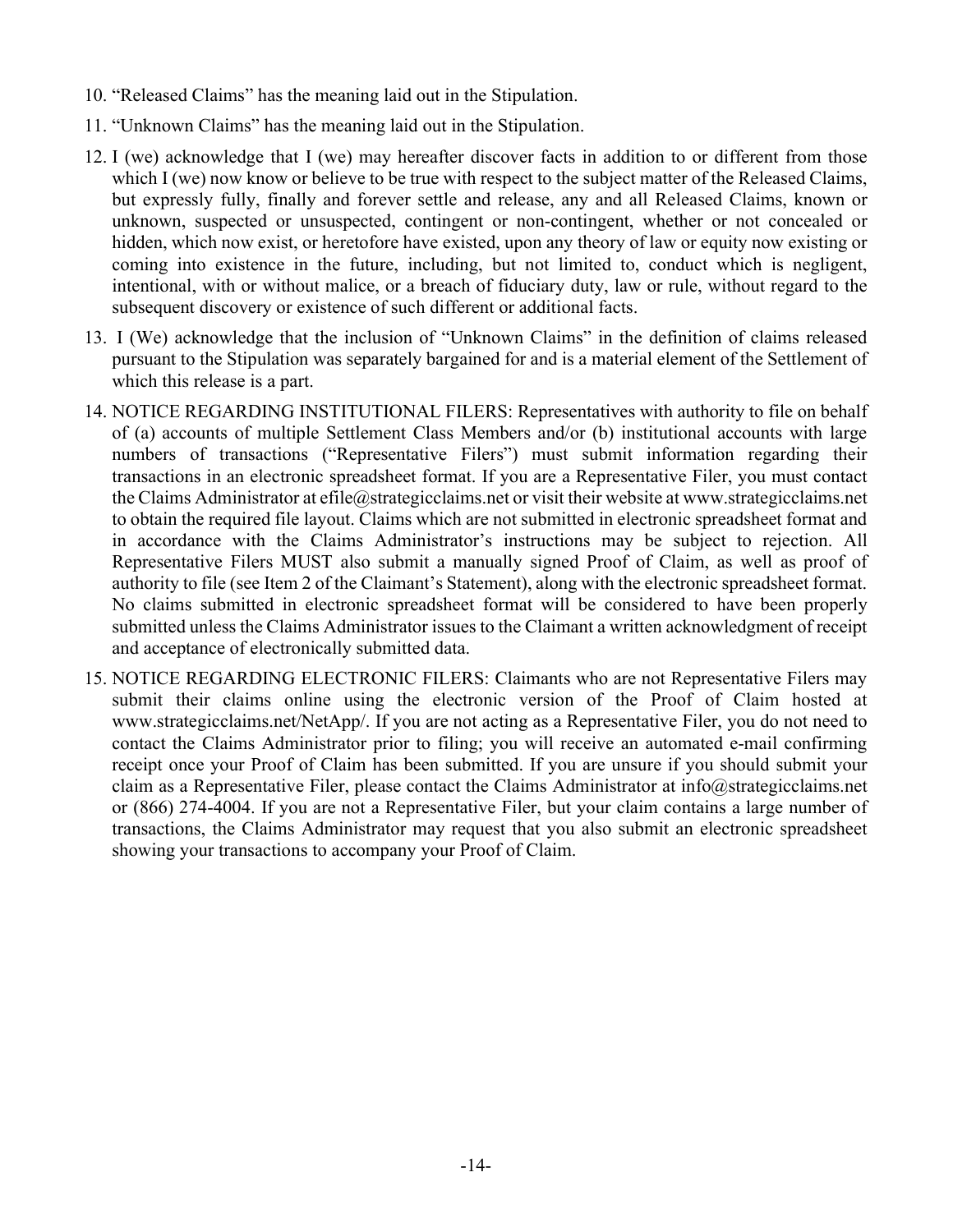#### I. CLAIMANT INFORMATION

| <b>Beneficial Owner Name:</b>             |           |                       |                                                      |  |
|-------------------------------------------|-----------|-----------------------|------------------------------------------------------|--|
|                                           |           |                       |                                                      |  |
| Address:                                  |           |                       |                                                      |  |
|                                           |           |                       |                                                      |  |
| City:                                     |           | State:                | ZIP:                                                 |  |
| Foreign Province:                         |           | Foreign Country:      |                                                      |  |
| Day Phone:                                |           | <b>Evening Phone:</b> |                                                      |  |
| Email:                                    |           |                       |                                                      |  |
| Social Security Number (for individuals): | <b>OR</b> | corporations, etc.):  | Taxpayer Identification Number (for estates, trusts, |  |

#### II. SCHEDULE OF TRANSACTIONS IN NETAPP COMMON STOCK

#### Beginning Holdings:

A. State the total number of shares of NetApp common stock held at the close of trading on May 22, 2019 (must be documented). If none, write "zero" or "0."



#### Purchases/Acquisitions:

B. Separately list each and every purchase or acquisition of NetApp common stock between May 23, 2019 and October 30, 2019, both dates inclusive, and provide the following information (must be documented):

| <b>Trade Date</b><br>(List Chronologically)<br>(Month/Day/Year) | <b>Number of Shares</b><br><b>Purchased/Acquired</b> | Price per<br><b>Share</b> | <b>Total Cost</b><br>(Excluding Commission,<br>Taxes, and Fees) |
|-----------------------------------------------------------------|------------------------------------------------------|---------------------------|-----------------------------------------------------------------|
|                                                                 |                                                      |                           |                                                                 |
|                                                                 |                                                      |                           |                                                                 |
|                                                                 |                                                      |                           |                                                                 |
|                                                                 |                                                      |                           |                                                                 |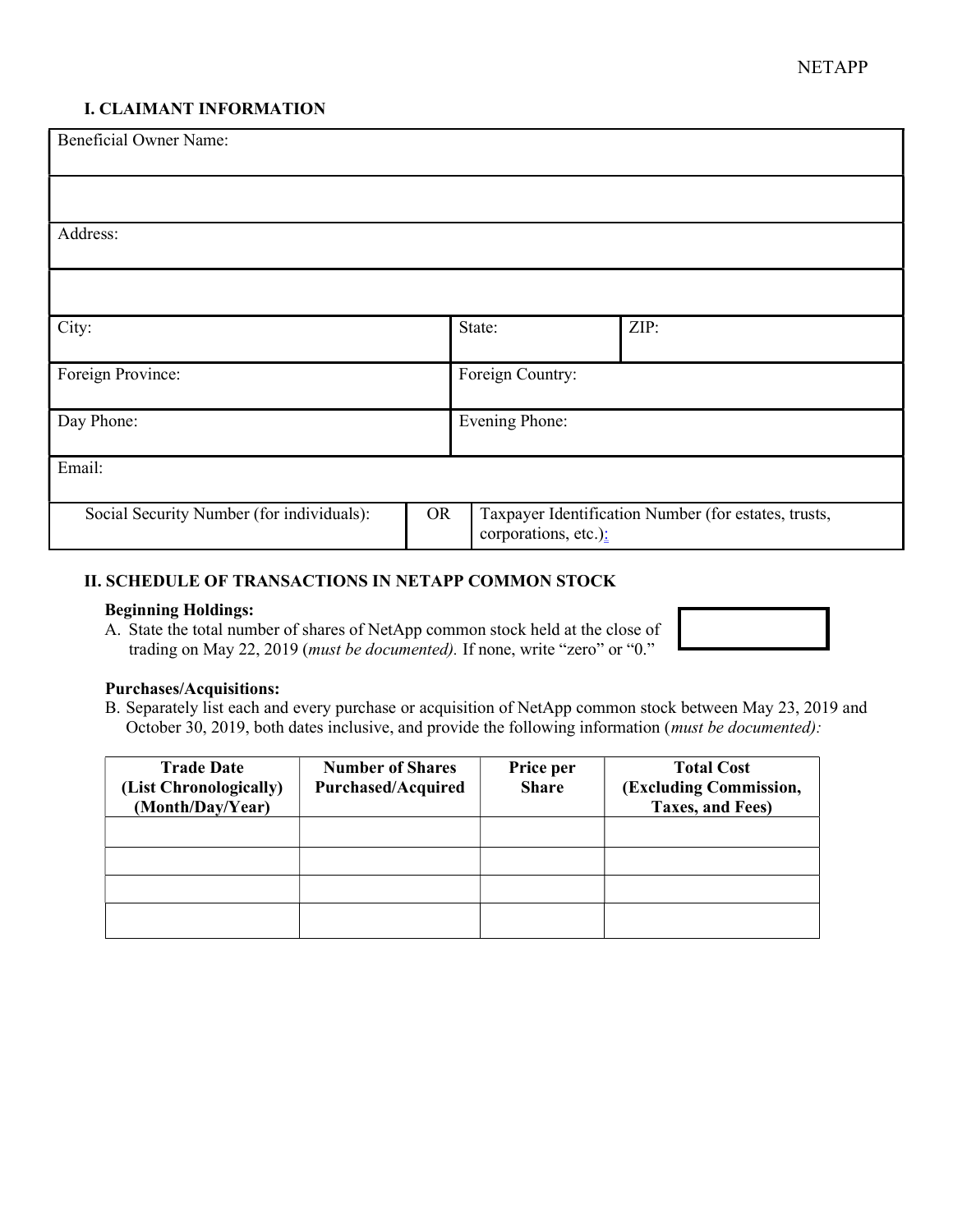#### Sales:

C. Separately list each and every sale of NetApp common stock between May 23, 2019 and October 30, 2019, both dates inclusive, and provide the following information (*must be documented*):

| <b>Trade Date</b><br>(List Chronologically)<br>(Month/Day/Year) | Number of<br><b>Shares Sold</b> | Price per<br><b>Share</b> | <b>Amount Received</b><br>(Excluding Commission,<br>Taxes, and Fees) |
|-----------------------------------------------------------------|---------------------------------|---------------------------|----------------------------------------------------------------------|
|                                                                 |                                 |                           |                                                                      |
|                                                                 |                                 |                           |                                                                      |
|                                                                 |                                 |                           |                                                                      |
|                                                                 |                                 |                           |                                                                      |

#### Ending Holdings:

D. State the total number of shares of NetApp common stock held at the close of trading on October 30, 2019 (must be documented).

If additional space is needed, attach separate, numbered sheets, giving all required information, substantially in the same format, and print your name and Social Security or Taxpayer Identification number at the top of each sheet.

#### III. SUBSTITUTE FORM W-9

Request for Taxpayer Identification Number:

Enter taxpayer identification number below for the Beneficial Owner(s). For most individuals, this is your Social Security Number. The Internal Revenue Service ("I.R.S.") requires such taxpayer identification number. If you fail to provide this information, your claim may be rejected.

| Social Security Number<br>(for individuals) | or | Taxpayer Identification Number<br>(for estates, trusts, corporations, etc.) |
|---------------------------------------------|----|-----------------------------------------------------------------------------|
|                                             |    |                                                                             |

#### IV. CERTIFICATION

I (We) submit this Proof of Claim under the terms of the Stipulation described in the Notice. I (We) also submit to the jurisdiction of the United States District Court for the Northern District of California with respect to my (our) claim as a Settlement Class Member and for purposes of enforcing the release and covenant not to sue set forth herein. I (We) further acknowledge that I am (we are) bound by and subject to the terms of any judgment that may be entered in this Action. I (We) have not submitted any other claim covering the same purchases or sales of NetApp common stock during the Settlement Class Period and know of no other Person having done so on my (our) behalf.

I (We) certify that I am (we are) NOT subject to backup withholding under the provisions of Section 3406 (a)(1)(c) of the Internal Revenue Code because: (a) I am (We are) exempt from backup withholding; or (b) I (We) have not been notified by the I.R.S. that I am (we are) subject to backup withholding as a result of a failure to report all interest or dividends; or (c) the I.R.S. has notified me (us) that I am (we are) no longer subject to backup withholding.

NOTE: If you have been notified by the I.R.S. that you are subject to backup withholding, please strike out the language that you are not subject to backup withholding in the certification above.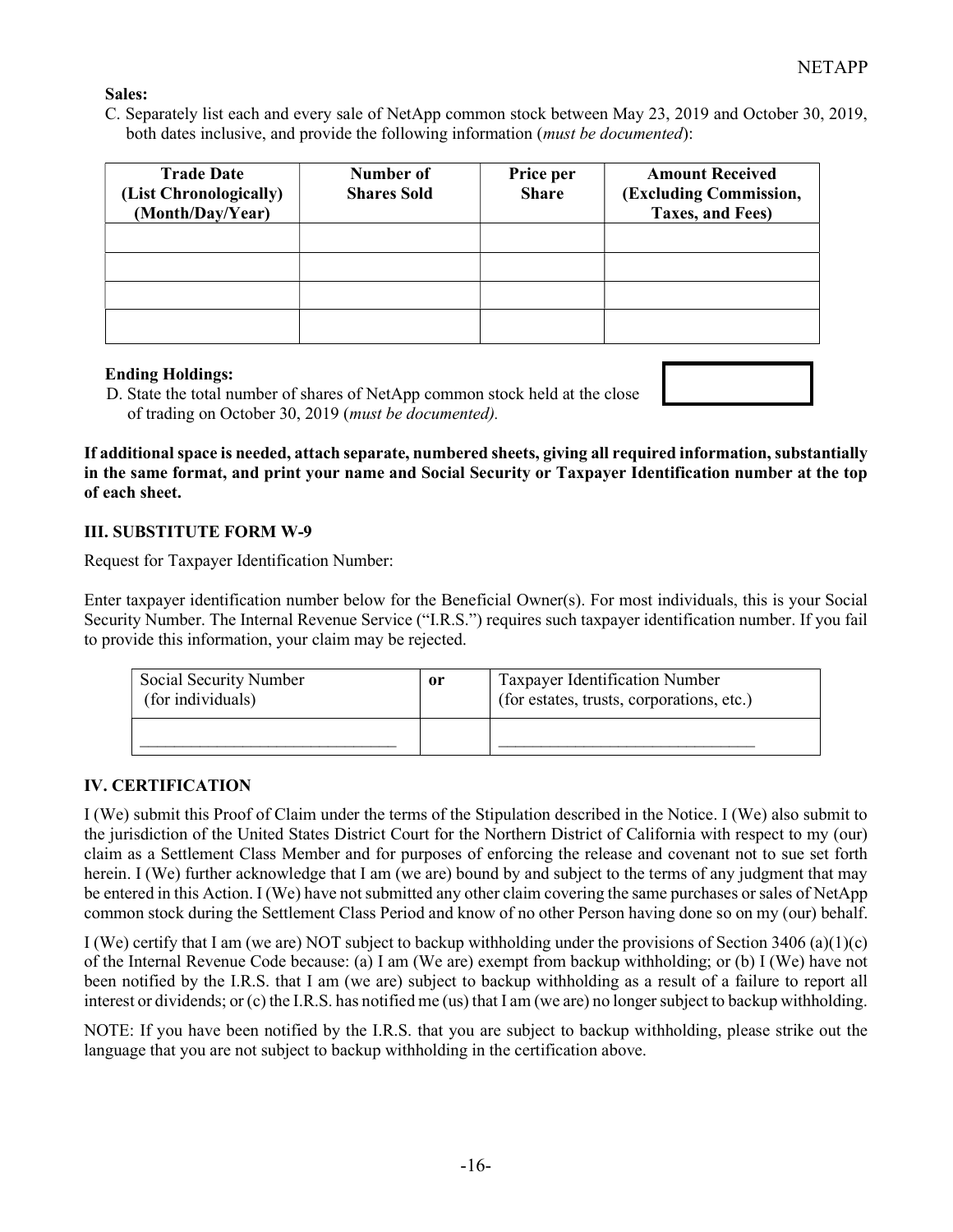UNDER THE PENALTIES OF PERJURY UNDER THE LAWS OF THE UNITED STATES, I (WE) CERTIFY THAT ALL OF THE INFORMATION I (WE) PROVIDED ON THIS PROOF OF CLAIM IS TRUE, CORRECT AND COMPLETE.

> Signature of Claimant (If this claim is being made on behalf of Joint Claimants, then each must sign):

 $\mathcal{L}_\text{max}$  , where  $\mathcal{L}_\text{max}$  and  $\mathcal{L}_\text{max}$  and  $\mathcal{L}_\text{max}$ 

 $\mathcal{L}_\text{max}$ 

 $\mathcal{L}_\text{max}$ 

(Signature)

(Signature)

(Capacity of person(s) signing, e.g. beneficial purchaser(s), executor, administrator, trustee, etc.)  $\Box$  Check here if proof of authority to file is enclosed. (See Item 2 under Claimant's Statement)

Date:

THIS PROOF OF CLAIM AND RELEASE FORM MUST BE SUBMITTED ELECTRONICALLY AT WWW.STRATEGICCLAIMS.NET/NETAPP/ BY 11:59 P.M. EST ON AUGUST 2, 2022, OR MAILED TO THE CLAIMS ADMINISTRATOR AT THE BELOW ADDRESS, POSTMARKED NO LATER THAN AUGUST 2, 2022:

> NetApp, Inc. Securities Litigation c/o Strategic Claims Services 600 N. Jackson St., Ste. 205 P.O. Box 230 Media, PA 19063 Tel.: 866-274-4004 Fax: 610-565-7985 info@strategicclaims.net

A Proof of Claim received by the Claims Administrator shall be deemed to have been submitted when posted, if mailed by August 2, 2022 and if a postmark is indicated on the envelope and it is mailed first class and addressed in accordance with the above instructions. In all other cases, a Proof of Claim shall be deemed to have been submitted when actually received by the Claims Administrator.

You should be aware that it will take a significant amount of time to process fully all of the Proof of Claim and Release Forms and to administer the Settlement. This work will be completed as promptly as time permits, given the need to investigate and tabulate each Proof of Claim. Please notify the Claims Administrator of any change of address.